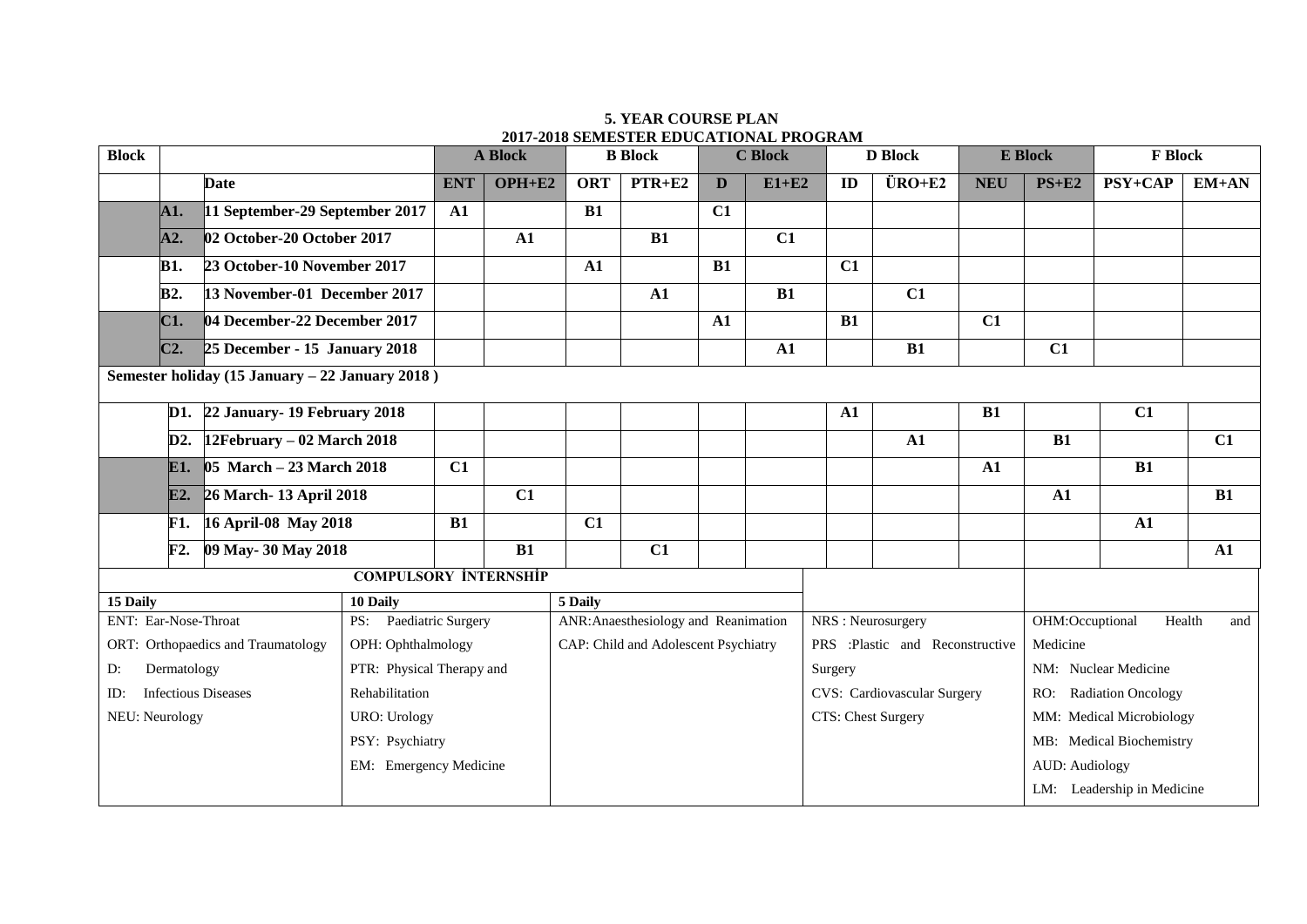## **2016-2017 SEMESTER 5. YEAR COURSE EDUCATIONAL PROGRAM**

| <b>Courses Dates</b> |                                                 | <b>Holidays</b>                                                       |  |  |
|----------------------|-------------------------------------------------|-----------------------------------------------------------------------|--|--|
| 1.                   | 11 September-29 September 2017                  |                                                                       |  |  |
| 2.                   | 02 October-20 October 2017                      |                                                                       |  |  |
| 3.                   | 23 October-10 November 2017                     |                                                                       |  |  |
| 4.                   | 13 November-01 December 2017                    |                                                                       |  |  |
| 5.                   | 04 December-22 December 2017                    |                                                                       |  |  |
| 6.                   | $25$ December - 15 January 2018                 | 1 days for "Yilbaşı tatili"                                           |  |  |
|                      | Semester holiday (15 January – 22 January 2018) |                                                                       |  |  |
| 7.                   | 22 January - 19 February 2018                   |                                                                       |  |  |
| 8.                   | 12 February – 02 March 2018                     |                                                                       |  |  |
| 9.                   | $ 05 \text{ March} - 23 \text{ March } 2018$    |                                                                       |  |  |
| 10.                  | 26 March - 13 April 2018                        |                                                                       |  |  |
| 11.                  | 16 April-08 May 2018                            | 2 day for "23 Nisan Ulusal Egemenlik ve Çocuk Bayramı ve 1 Mayıs İşçi |  |  |
|                      |                                                 | Bayramı"                                                              |  |  |
| 12.                  | 09 May- 30 May 2018                             |                                                                       |  |  |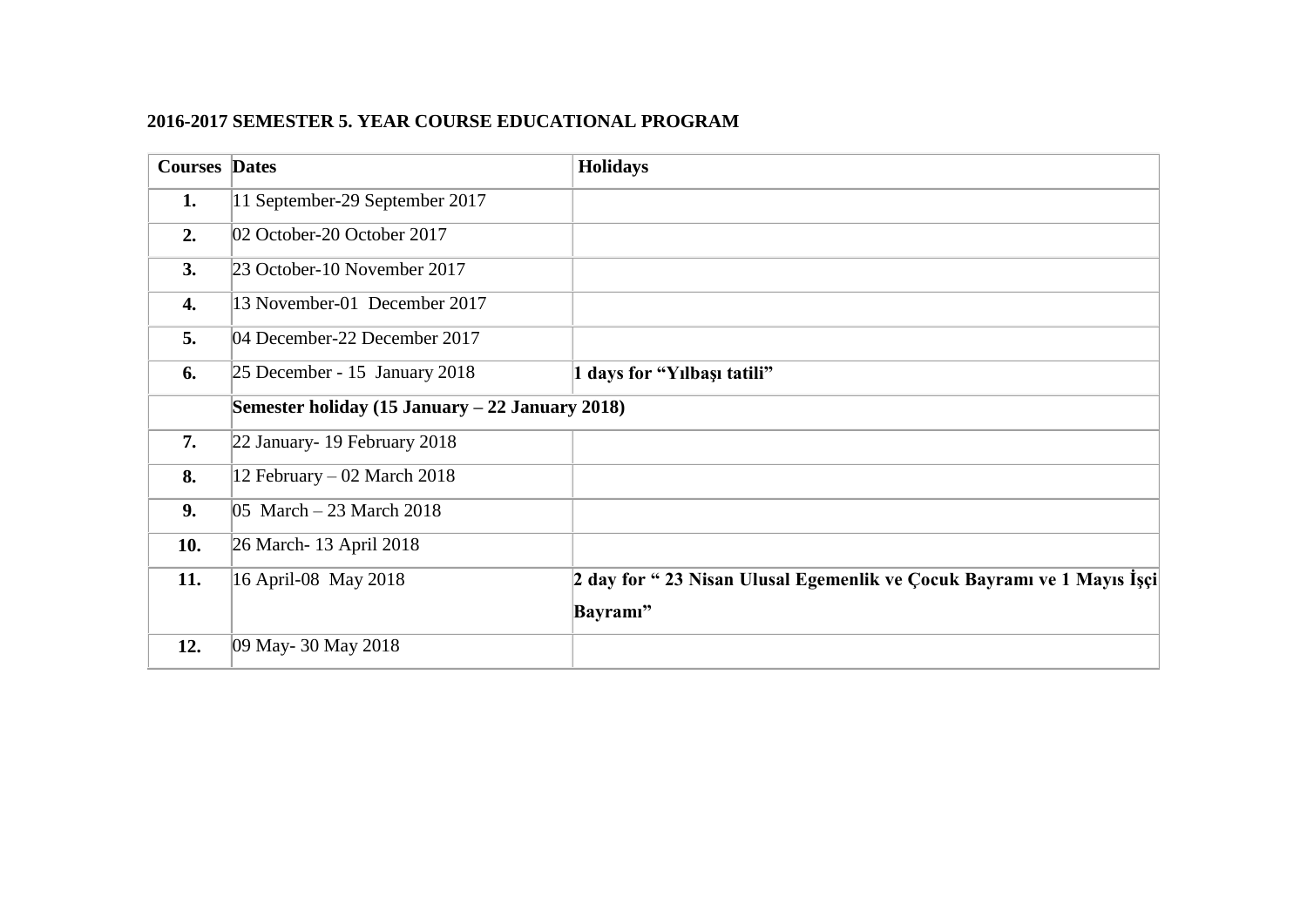## **MAKE-UP DATES**

| Ophthalmology                                | 11 June 2018        |
|----------------------------------------------|---------------------|
| <b>Ear-Nose-Throat</b>                       |                     |
| <b>E-2 (Occuptional Health and Medicine)</b> |                     |
| <b>Orthopaedics and Traumatology</b>         | <b>12 June 2018</b> |
| <b>Paediatric Surgery</b>                    |                     |
| <b>E-2 (Nuclear Medicine)</b>                |                     |
| <b>Dermatology</b>                           | 13 June 2018        |
| E-1 (Neurosurgery)                           |                     |
| <b>E-2 (Medical Microbiology)</b>            |                     |
| Psychiatry                                   | 18 June 2018        |
| <b>Child and Adolescent Psychiatry</b>       |                     |
| <b>E-2 (Leadership in Medicine)</b>          |                     |
| <b>Physical Therapy and Rehabilitation</b>   |                     |
| E-1 (Chest Surgery)                          | 19 June 2018        |
| ,E-1 (Cardiovascular Surgery)                |                     |